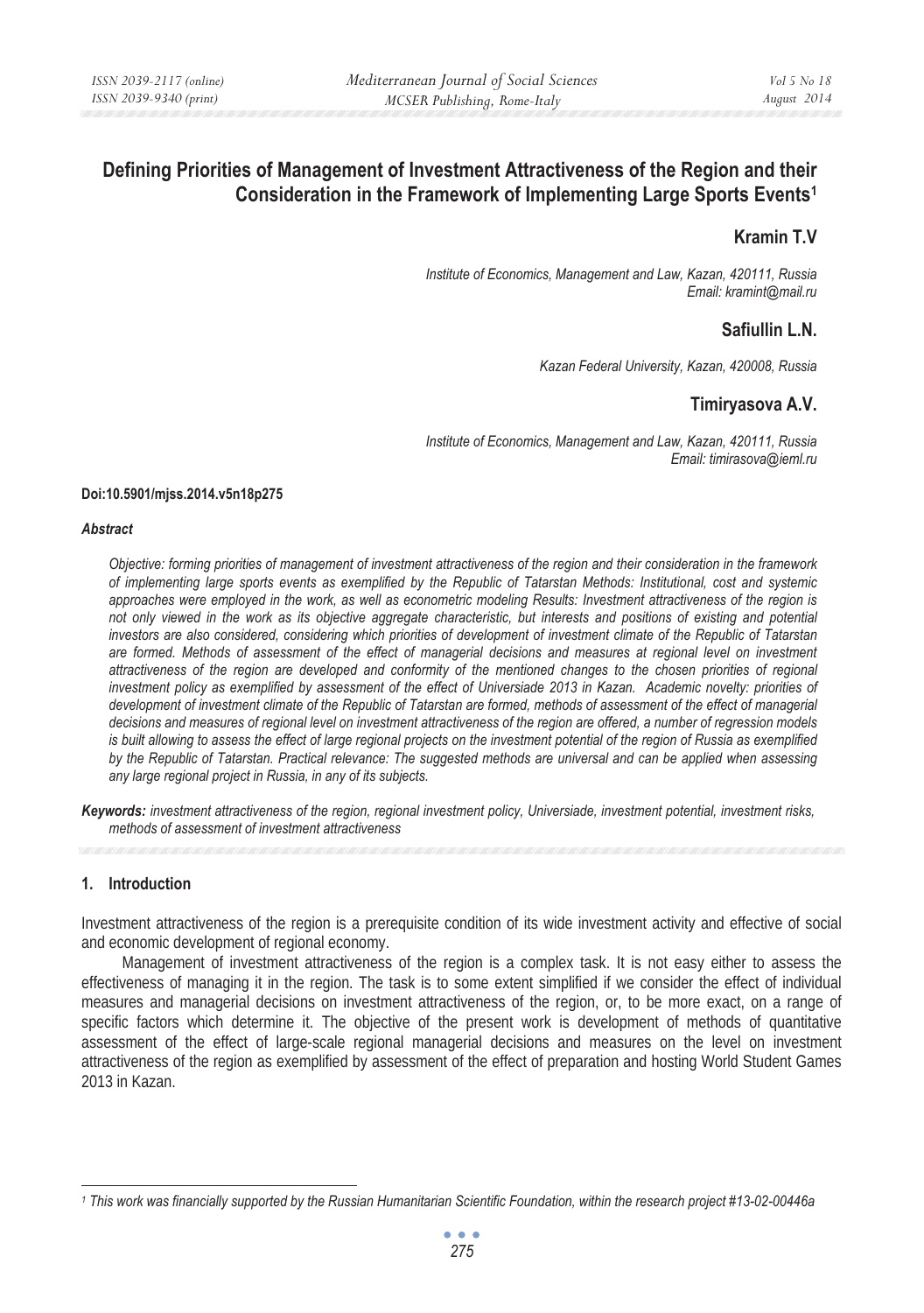#### **2. Forming Priorities of Management of Investment Attractiveness of the Region as Exemplified by the Republic of Tatarstan**

While assessing investment attractiveness, it is possible to analyze many macroeconomic indicators, characterizing effectiveness of functioning of regional economy: foreign trade turnover, domestic regional product, volume of industrial production per head, level of capital investment, living conditions of the population, level of consumer prices, level of unemployment, average monthly salary of the population, average housing for the population of the region.

Assessment of investment attractiveness of the region must include assessment of investment attractiveness of the region itself, taking into account regional institutional environment, political situation, level of development of institutes of corporate management, taxation regulations, etc. In addition, in assessment of investment attractiveness of the region it is necessary to consider financial and economic conditions of individual objects of investment: enterprises, industries, other subjects of economic activity.

While studying investment attractiveness of the object of investment, the analysis is basically confined to essential indicators of effectiveness of investment projects and deals, among which are payoff period, internal rate of return, net present value, profitability index.

It is commonly considered that investors, when choosing a region to invest their funds, are guided by its investment potential and level of investment risks, combination of which defines investment attractiveness of the region. Structure of indicators of investment attractiveness of the region is discussed in more detail in [1]. Yet, behavior of each investor is different. The same factors of investment attractiveness present different benefit to different investors, and in this case it is a subjective characteristic.

In this way, raising competitiveness of the region by creating maximally favorable conditions for investment and start-up and development of businesses is one of the most important goals of regional economic policy.

To define strategic guidelines in forming investment attractiveness of the region, we will study opinions of potential and existing investors of the Republic of Tatarstan based on an independent survey of the «PricewaterhouseCoopers Russia» company in April 2011.

According to the survey, factors of competitiveness of the Republic of Tatarstan are [3] (see Pic.1):

- 1) large potential of consumption growth, existing developed market channels, equal distance from several cities with a million-plus population (this group of factors was noted by over 80% of polled investors);
- 2) low salary in the region (noted by about 80% investors);
- 3) existing support of large projects on the part of regional authorities, relatively low administrative barriers (about 60% investors);
- 4) existing technologically equipped and convenient business grounds: SEZ «Alabuga», technoparks, technopolices, business incubators (noted by over 40% investors);
- 5) real willingness of regional authorities to promptly solve problems of investors, keep promises, respond to feedback; openness of authorities in issues of attracting investments (indicated by about 40% investors).

Of great importance is the fact that about 70% investors noted a steady tendency of increasing attention on the part of the authorities of the Republic to the issues of investment policy, significant sustainable improvement of investment climate for the last three to five years.



Pic.1. Main competitive advantages of investment in the Republic of Tatarstan in the opinion of investors (in brackets there is the percentage of the polled investors indicating the advantage) [3].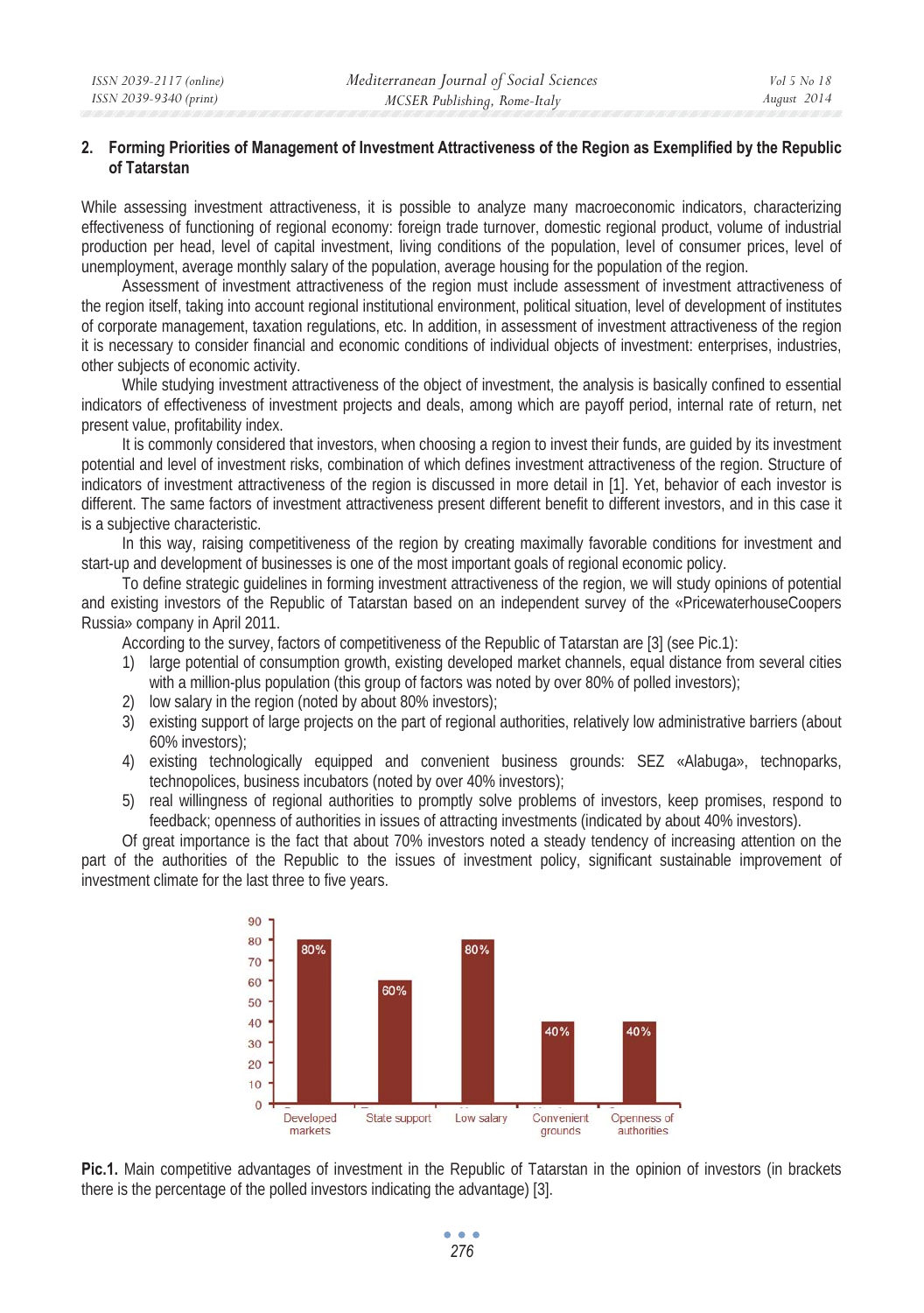| ISSN 2039-2117 (online) | Mediterranean Journal of Social Sciences | Vol 5 No 18 |
|-------------------------|------------------------------------------|-------------|
| ISSN 2039-9340 (print)  | MCSER Publishing, Rome-Italy             | August 2014 |

Among the main advantages of conducting business in the Republic of Tatarstan, the polled investors named:

- 1) relatively low level of bureaucracy barriers, no serious problems when registering a business, getting licenses, permissions and approvals received at regional level (90% investors);
- 2) tax exemptions for companies implementing investment projects in conformity with the Law of the Republic of Tatarstan «On investment activity» (about 60% investors).
- 3) relatively developed infrastructure (50% investors);
- 4) image of the region; high level of development of petrochemical industry, machinery and construction industry; growing market channels in automobile manufacturing and construction (50% investors);
- 5) tax exemptions, customs privileges and commercial benefits for residents of special economic zones (45 % investors);
- 6) effectiveness of cooperation with the government, in part thanks to «Electronic Government» (20% investors);
- 7) interest of the authorities of the Republic of Tatarstan in innovative development of the Republic: creating infrastructure for development of innovation – technoparks and business incubators, holding venture fairs, innovation contests; creating scientific research centers of federal significance, as well as support of a range of innovative production in the Republic.

The first above-mentioned advantage belongs to investment risks, the rest characterize investment potential of the region.

Summing up the opinions of polled investors, we can conclude that difficulties of conducting business in Tatarstan are not significant. Existing difficulties are mostly connected with problems of federal jurisdiction, with development of infrastructure, with peculiarities of education and personnel training. Solution of these problems – in the opinion of investors – is a matter of time. Among the main difficulties of conducting business in Tatarstan most frequently noted are the following:

- 1) lack of qualified personnel for a number of professions, low level of knowledge of foreign languages (first of all, English), low labor productivity (over 60% investors);
- 2) high prices for energy sources and public utilities, high degree of indeterminacy of their dynamics, limitations for gas supply (about 60% investors);
- 3) absence of information about the situation in the region, adequate advertising of the region in Europe, poor awareness abroad (about 30% investors);
- 4) advanced development of Kazan compared to other regions of Tatarstan in terms of social and transportation infrastructure (about 30% investors).

During the survey, investors gave their recommendations for defining priorities of development of business and regional investment policy (see Pic.2) [3]:

- 1) further lowering of administrative barriers, transfer to the «one window» system (80% investors);
- 2) modernization of transportation system (80% investors);
- 3) increase of effectiveness of state investment and support of investment projects, use of alternative forms of state participation in support of business (75% investors);
- 4) further development of social infrastructure (60% investors).
- 5) modernization of education and increase of labor productivity (40% investors);
- 6) expanding measures of support in the area of innovations, encouragement of innovation.



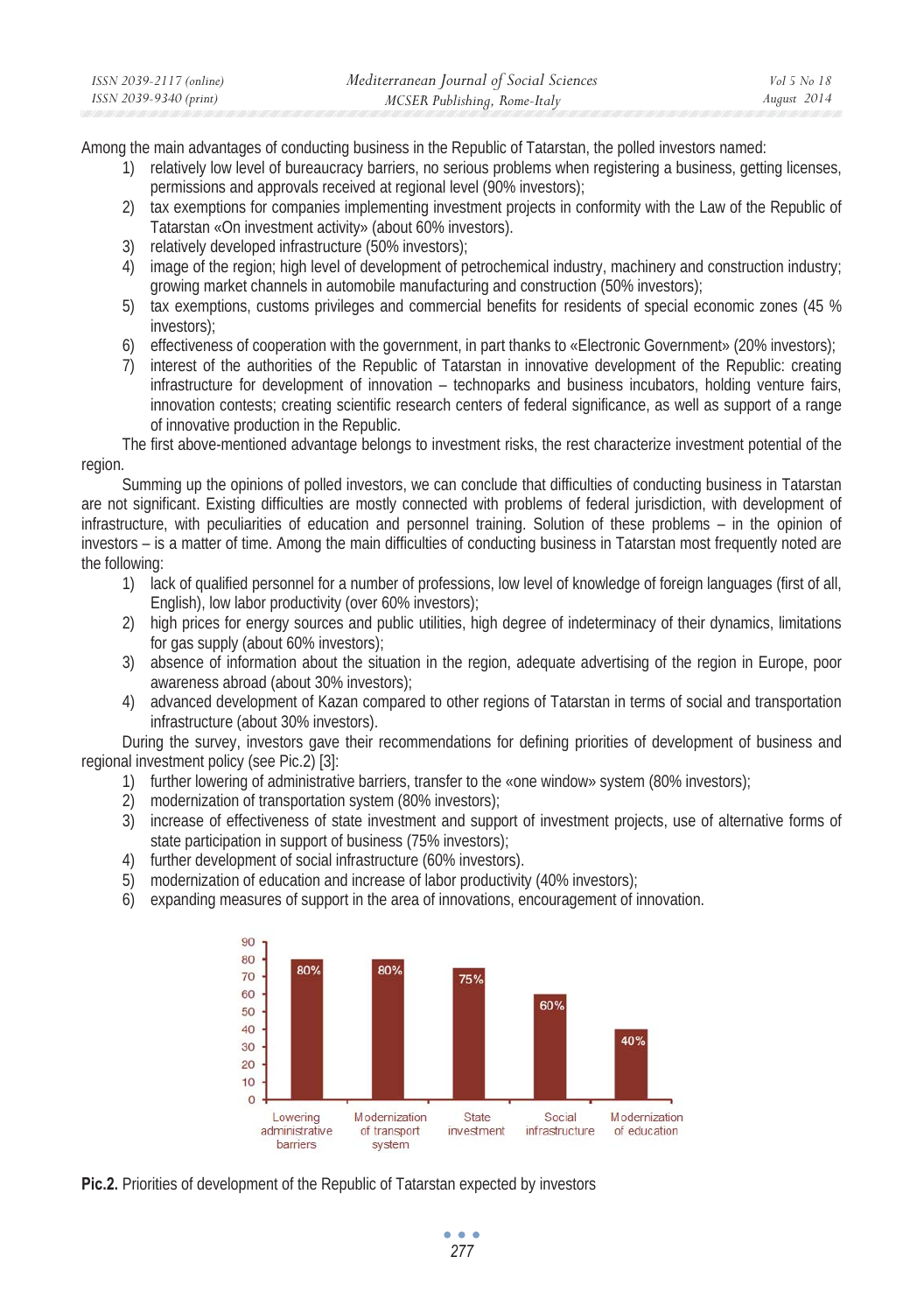Effective development of the Republic of Tatarstan in trends corresponding to the above-mentioned priorities is possible in the framework of preparation and hosting summer Universiade 2013 in Kazan.

### **3. Realization of Priority Trends of Management of Investment Attractiveness in the Framework of Implementation of the Universiade 2013 Project: Data and Econometric Analysis**

In the present work, the effect of Universiade 2013 in Kazan on investment attractiveness of the Republic of Tatarstan is assessed by a number of trends. [1] has already suggested methods of assessment of raising consumer potential of the Republic of Tatarstan as a result of hosting Universiade 2013 based on econometric modeling. Priority in this work was getting quantitative characteristics of such effect. Sustaining the chosen priorities, the present work suggests development of the mentioned methods for assessment of other factors and components of investment attractiveness of the region as exemplified by the Republic of Tatarstan.

In the process of preparation and hosting Universiade 2013, a number of sports facilities will be constructed, the road traffic and transportation infrastructure of Kazan will be significantly improved (the construction industry will secure a lot of orders), the international image of the Republic will get better, which will give a new impetus to development of tourist industry in the region, growth of consumption in the market of educational services in tourism, trade, hospitality, etc. Significant development of information and communication systems is expected, as well as reforming of institutional environment in the Republic. In terms of the most frequently used structure of investment attractiveness of the region, hosting Universiade 2013 will facilitate growth of financial, consumer, infrastructure and institutional potential of the Republic.

[1] made assessment of raising consumer potential of the Republic of Tatarstan. The influence on consumer potential is assessed based on assessment of growth of potential domestic demand of the population of the Republic as a result of revitalization of industries involved in the preparation of Universiade 2013. We will assess infrastructure potential from the standpoint of its influence on labor productivity in the Republic.

As a result of preparation for Universiade 2013, it is planned to construct and redecorate 64 sporting facilities, consequently, resource-based potential of the region will increase.

Further we will demonstrate how the increasing number of sporting facilities can influence investment attractiveness of the Republic of Tatarstan. Already at present, sports activity of the population of the Republic of Tatarstan significantly increased due to putting into operation of new sporting facilities. A number of research shows that doing sports and fitness reduces infection rate of the population, consequently, labor productivity of working-age population increases, labor potential of the Republic of Tatarstan grows higher. G. Obydennikov shows in his work that the percentage of teaching staff regularly doing sports at one of the Udmurt universities having achieved 31%, and the percentage of those non-regularly doing sports 68%, there appeared to be reduction of infection rate of the mentioned group of employees by 17% [4].

**Table 1.** Number of those doing sports and fitness per 1000 people in the Republic of Tatarstan in 2004 – 2010.

| Indicator                                                   | 2004  | 2005  | 2006  | 2007 | 2008  | 2009  | 2010 | 2011  | 2012  |
|-------------------------------------------------------------|-------|-------|-------|------|-------|-------|------|-------|-------|
| Number of those doing sports and fitness<br>per 1000 people | 149.0 | 150.4 | 155.4 | 73.5 | 190.4 | 205.5 | 231  | 265.2 | 289.5 |

We will define the dependence of infection rate of the population of the Republic of Tatarstan on the level of their sports activity. As analyzed indicators, we will consider the number of those doing sports and fitness per 1000 people in the Republic of Tatarstan (indicating it as SPORT) and the number of days of temporary disability of working-age population of the Republic of Tatarstan due to illness (calculated for 100 working people) in 2004 – 2012 (indicating it as ILLNESS), data on which are presented in reports of the regional body of the Federal Service for National Statistics for the Republic of Tatarstan (further referred to as Tatarstanstat, see Tables 1, 2)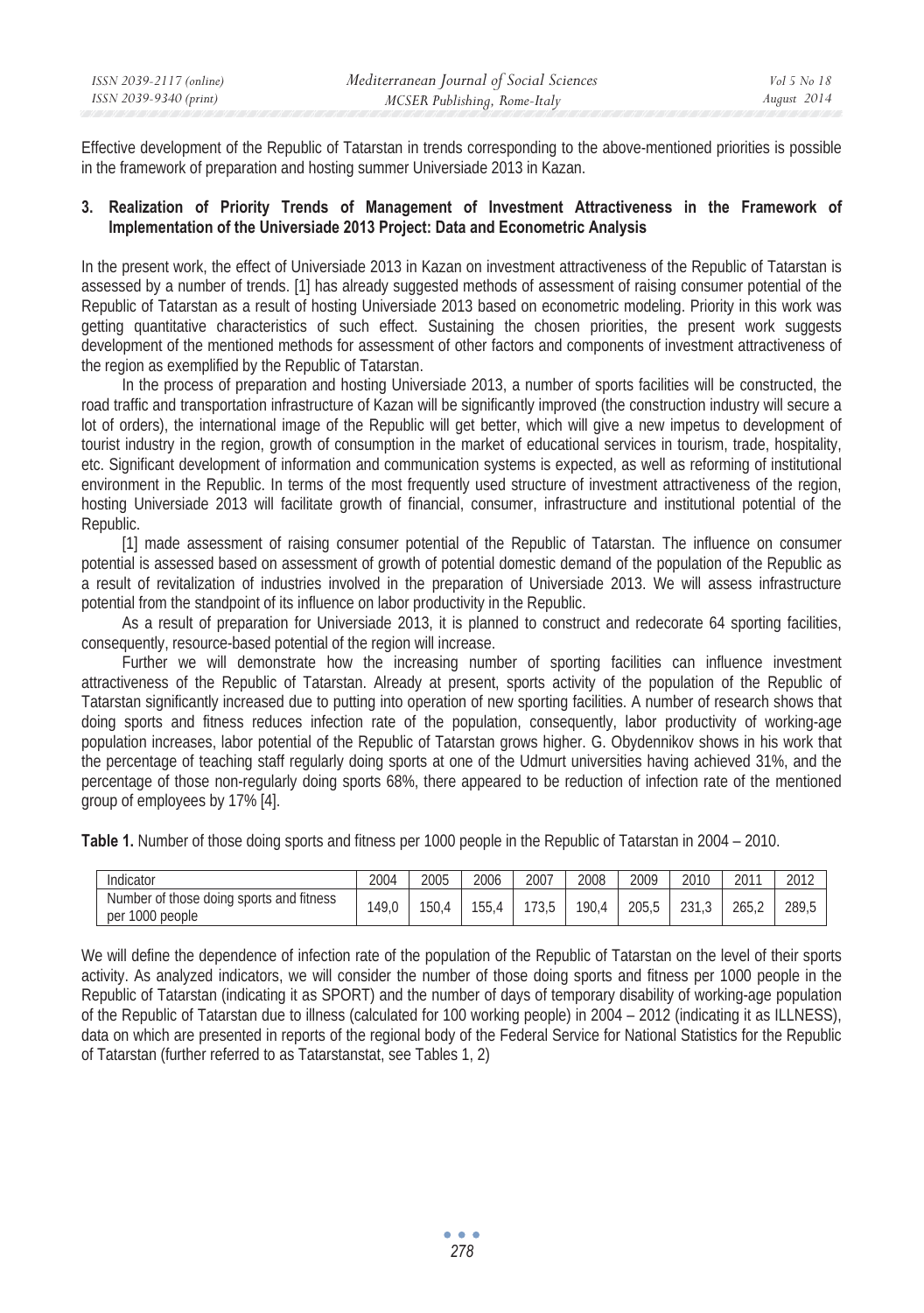**Table 2.** Dynamics of indicators of temporary disability of working-age population of the Republic of Tatarstan (calculated for 100 working people).

| cases |      |      |      |      |      |      |      |  |  |
|-------|------|------|------|------|------|------|------|--|--|
|       | 2006 | 2007 | 2008 | 2009 | 2010 | 2011 | 2012 |  |  |
| Total | 57,8 | 63,  | 60,8 | 62,7 | 60,9 | 57,0 | 55,9 |  |  |
| ۱Ľ    | 49,6 | 53,7 | 51,9 | 52,9 | 51   | 48,3 | 44,9 |  |  |
| days  |      |      |      |      |      |      |      |  |  |
|       | 2006 | 2007 | 2008 | 2009 | 2010 | 2011 | 2012 |  |  |
| Total | 753  | 789  | 794  | 800  | 793  | 722  | 698  |  |  |
| IL*   | 685  | 715  | 720  | 717  | 713  | 651  | 624  |  |  |

 $*$  IL – of them by infection rate.

As a result of building a range of econometric models, we got the final version of the regression model including the above-mentioned indicators (see Table 3)

**Table 3.** Regression model of assessment of the effect of sports activity of the population on infection rate of working-age population in the Republic of Tatarstan.

| Included observation: 7, Sample: 2006 - 2012 |             | Dependent variable ILLNESS |                                                |                                 |  |  |
|----------------------------------------------|-------------|----------------------------|------------------------------------------------|---------------------------------|--|--|
| Variable                                     | Coefficient | Standard error             | t-statistics                                   | Probability of $H_0$ hypothesis |  |  |
|                                              | 860.6757    | 45.97463                   | 18.72067                                       | 0.0000                          |  |  |
| SPORT(-2)                                    | $-1.188807$ | 0.274130                   | $-4.336651$                                    | 0.0123                          |  |  |
| ILLNESS(-1)                                  | 0.069702    | 0.032263                   | 2.160422                                       | 0.0968                          |  |  |
| R <sup>2</sup>                               | 0.826773    |                            | <b>F-statistics</b>                            | 9.545522                        |  |  |
| Durbin-Watson statistics                     | 1.936681    |                            | Probability of null hypothesis by F-statistics | 0.030008                        |  |  |

Flash-forwarding more detailed characteristics of the built model, we should sum up the results of regression modeling. As a result of forming the model, it has been proved that growth of sports activity of the population, including physical training, reduces overall time of temporary disability of economically active population due to illness. The mentioned effect happens at a two-year lag (time delay), that is, increasing sports activity of the population in the current year of 2012 will exert reducing effect on infection rate in two years, in 2014. The degree of this effect is quantitatively determined by the parameters of the built model (see below).

The regression model presented in Table 3 is well specified: coefficients at independent variables are statistically significant; value of Durbin-Watson statistics of the model is close to two (which is relevant for regression models built by dynamic series); indicator  $R^2$  exceeds 82%, which emphasizes the fact of explaining over 82% fluctuations of the dependent variable as a result of building the model; the F-statistics value is rather high, and probability of confirming its null hypothesis is less than 5%, which characterizes the common high level of specification of the regression model.

In addition, the outcome of the model corresponds to common sense and results of other research: the model proves that growth of sports activity reduces the number of days of disability of the population. Confirmation of this fact follows due to the negative sign of the coefficient before the independent variable SPORT(-2). In the model presented in Table 3, there are lagged variables. The value of the lag is indicated in brackets after the variable name.

The dynamic series of the ILLNESS variable contains serial correlation. To eliminate it from the model, the model includes the autoregression variable ILLNESS(-1) as explanatory variable. In addition, regression analysis allowed to define the time delay (lag) of the effect of growth of sports activity on infection rate of the population, two time periods (two years) in duration, and as a result, the independent variable SPORT is taken in the model with the lag (-2).

To define contribution of the SPORT variable in explanation of the dynamics of the ILLNESS indicator, we will eliminate the autoregression variable from the model (see Table 4)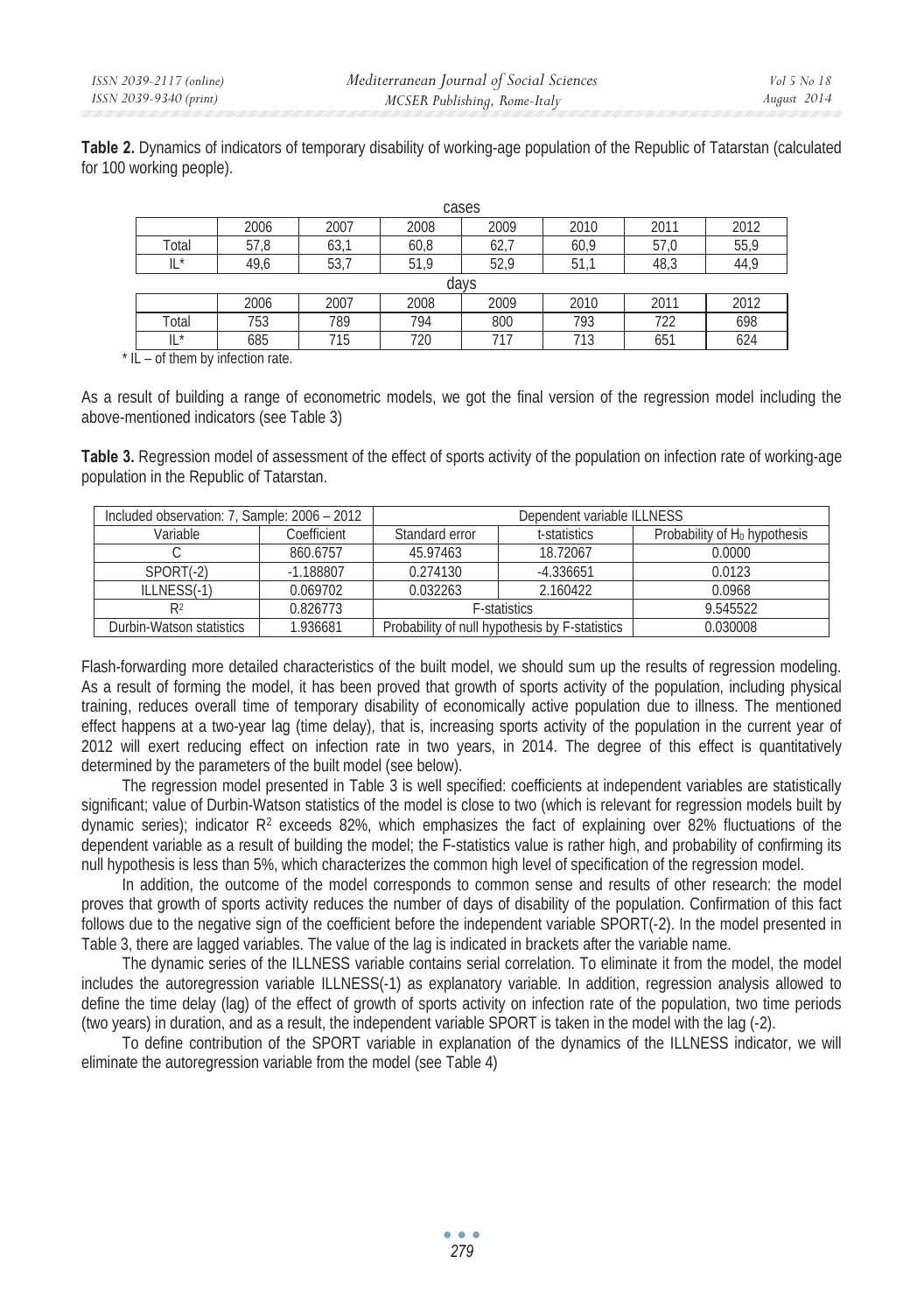**Table 4.** Supplementary autoregression model of defining contribution of the SPORT variable in explanation of the dynamics of the ILLNESS indicator

| Included surveys: 6, Sampling 2005 – 2010 Dependent variable ILLNESS – volume of investment of the Republic of Tatarstan (per year) |             |                                                       |              |                                 |  |  |  |
|-------------------------------------------------------------------------------------------------------------------------------------|-------------|-------------------------------------------------------|--------------|---------------------------------|--|--|--|
| Variable                                                                                                                            | Coefficient | Standard error                                        | t-statistics | Probability of $H_0$ hypothesis |  |  |  |
|                                                                                                                                     | 861.6490    | 60.52814                                              | 14.23551     | 0.0000                          |  |  |  |
| $SPORT(-2)$                                                                                                                         | $-0.961006$ | 0.333157                                              | $-2.884544$  | 0.0344                          |  |  |  |
| R <sup>2</sup>                                                                                                                      | 0.624641    | <b>F-statistics</b>                                   |              | 8.320595                        |  |  |  |
| Durbin-Watson statistics                                                                                                            | 1.134139    | <b>Probability of null hypothesis by F-statistics</b> |              | 0.034405                        |  |  |  |

The sought contribution of the SPORT variable in explanation of the dynamics of the ILLNESS indicator illustrated by the indicator R2, equals 62%. Thus, the SPORT variable explains 62% fluctuations of the ILLNESS indicator.

In this way, regression modeling defined quantitative interconnection between sports activity and labor productivity of working-age population, which is defined by the factor of disability due to illness:

ILLNESS =  $861.6490 - 0.9610*$  SPORT  $(-2) + \varepsilon$ ,

or

ILLNESS = 860.6757- 1.1888\* SPORT (-2) + 0.0697\* ILLNESS (-1) +  $\varepsilon$  (1),

where  $\epsilon$  – regression equation error

According to the above equation, to forecast the level of disability of working-age population due to illness next year, it is necessary to know the infection rate this year and sports activity last year.

It should be noted that the above results comply well with the results of a similar research we conducted two years ago. The final view of the corresponding equation for 2004 -2010 was [2]:

ILLNESS = 563.2563 - 0.2500\* SPORT  $(-2)$  + 0.2746\* ILLNESS  $(-1)$  +  $\varepsilon$  (2),

As it is seen from the parameters of the mentioned model, the regression model is quite stable, yet sensitivity of the indicator of infection rate to the level of sports activity in the Republic of Tatarstan grows significantly (see equations (1) and (2)).

In addition, it should be noted that increase of the number of people doing sports by 1% reduces, other conditions being equal, temporary disability of working-age population of the Republic of Tatarstan for ten days a year, calculated for every 100 working people.

According to the data of the state public institution «Employment centre of Kazan», economically active employed population of Kazan at the end of 2012 makes 609,7 th.people. That is why the above-mentioned (1%) increase of sports activity of the population in Kazan will lead to reduction of disability due to illness by 60970 person-days a year. So, labor potential of the Republic of Tatarstan will grow without attracting more manpower. In addition, labor productivity of the employed population will increase.

We will assess growth of infrastructure potential as a factor of investment attractiveness of the region. During preparation for Universiade 2013 in Kazan, road traffic and transportation infrastructure was developed. To ensure accessibility of the Universiade facilities, the following objects were constructed: 12 road junctions, 23 city motorways, major repair of 73 city streets totaling 123 km, 42 pedestrian crossings; construction of the first line of Kazan metro totaling 17,3 km and 10 stations was completed; the air-terminal complex of the international airport «Kazan» was reconstructed.

Development of road traffic and transportation infrastructure in the framework of preparation for the Universiade allowed working Kazan dwellers to save on average 40 minutes during commuting. Conventional working time savings per worker made 165 hours a year (based on 248 working days in 2012). On the whole for Kazan, economically active population can save 94,4 mln. man-hours or 11,8 mln. person-days at the minimum, based on 8-hour working day. Using the mentioned released time to implement their employment duties, economically active Kazan dwellers could produce works for the amount of 2108 mln.rub. a year, based on 160-hour working month and average salary for Kazan 28,6 th.rub. a month in 2011 (data of the Committee of economic development of Kazan).

Tourist potential of the Republic of Tatarstan as a result of hosting Universiade 2013 must increase significantly. This statement is indirectly confirmed by the results of hosting the Olympic Games in Barcelona – a vivid example of a positive effect of the Games on the development of infrastructure and improvement of tourist potential of the host country (the number of tourist visits to Barcelona increased twice in 2000 compared to 1991). Although huge capital investments into infrastructure made by the authorities of Barcelona were a heavy burden on the city budget, and the budget of Barcelona in late nineties was deficit-ridden, those expenses secured economic growth and development of the city in the long run as a result of decreasing need of the city in investment. In addition, growth of the tourist industry proved positive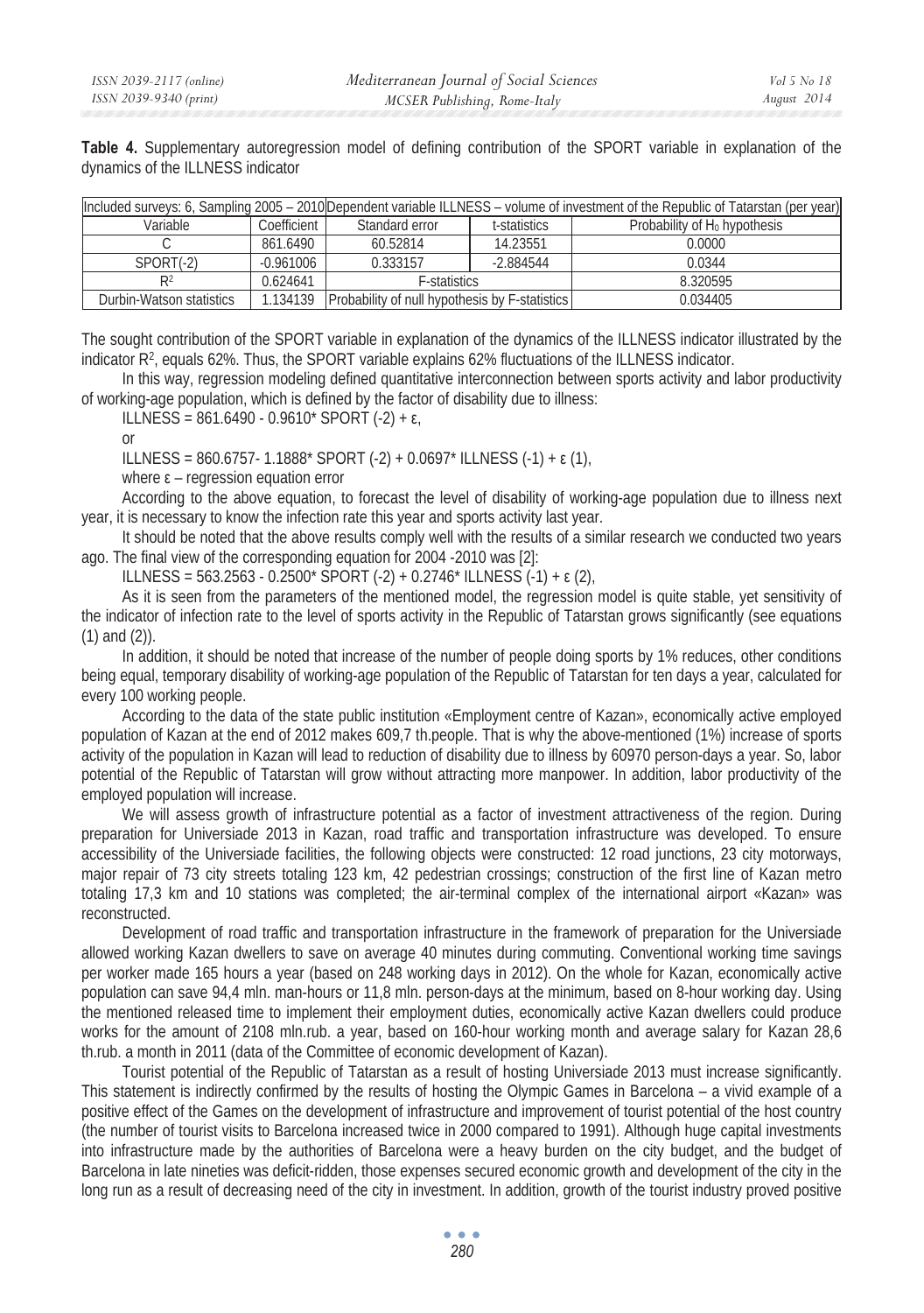for increase in revenue of the city.

Compared to other subjects of the Volga Federal District, the Republic of Tatarstan possesses a unique tourist and recreational potential. This makes the Republic of Tatarstan an ideal region for development of different kinds of tourism and hospitality industries. Tourism in Tatarstan is one of the most promising areas of social and economic development. For the last five years, the tourist influx to Tatarstan grew 2,5-fold, at the annual average growth rate of 12-18%, making at the end of 2010 about 1 mln. people. Volume of provided tourist services in the Republic in 2010 made 5,2 bln. rubles going higher 2,4-fold compared to 2005.

Yet, the tourist potential of the Republic could remain just potential. Success of this international project depends on the work of many people, effectiveness of cooperation of many interested parties in using the legacy of the Universiade. In case events unfold optimistically, total revenue in tourism of the Republic of Tatarstan will make tens of billion rubles during the planning period up to 2020.

### **4. Conclusions**

Thus, preparation and hosting summer Universiade 2013 in Kazan potentially significantly increased investment attractiveness of the Republic of Tatarstan. Moreover, noticeable progress is achieved in all priority trends of development of the Republic of Tatarstan indicated by investors in the poll of the «Pricewaterhouse Coopers-Russia» company concerning investment attractiveness of the Republic of Tatarstan in 2011: administrative barriers are lowered; modernization of road traffic and transportation system took place; effectiveness of state investment was enhanced, the range of forms of state support of businesses and innovations broadened; social infrastructure developed further; educational system is to rise to the new level, labor productivity of economically active population increased.

### **References**

- Kramin T. Development of methods of management of investment attractiveness of regions of Russia / T. Kramin, V. Leonov // Actual Problems of Economics and Law. -  $N\sqrt{21}$ , 2012. – P.40-47
- Kramin T. Defining priorities of management of investment attractiveness of the region and following them in the framework of implementing large sports events / T. Kramin, V. Leonov // Actual Problems of Economics and Law, Poznanie, Kazan, 2012. - No1. P.39-45
- Investor's guide Republic of Tatarstan. www.pwc.ru
- Obydennikov G. Forming positive attitude of university teachers to healthy lifestyle / G. Obydennikov // Materials of international virtual scientific and practical conference «Topical issues of pedagogics and psychology», 01.08.2011.
- Romanova, A.I. Investment development of construction in the region on the basis of project financing / A.I. Romanova, E.A. Dobroserdova / / News KGASU. 2012. - № 4 (22). - S.459-464
- Safiullin L.N., Bagautdinova N.G., Safiullin N.Z., Ismagilova G.N. The development of welfare theory in conditions of changes in the quality of goods and services. World Applied Sciences Journal. 2012. T. 18. № SPL.ISSUE. 18. 144-149 pp.